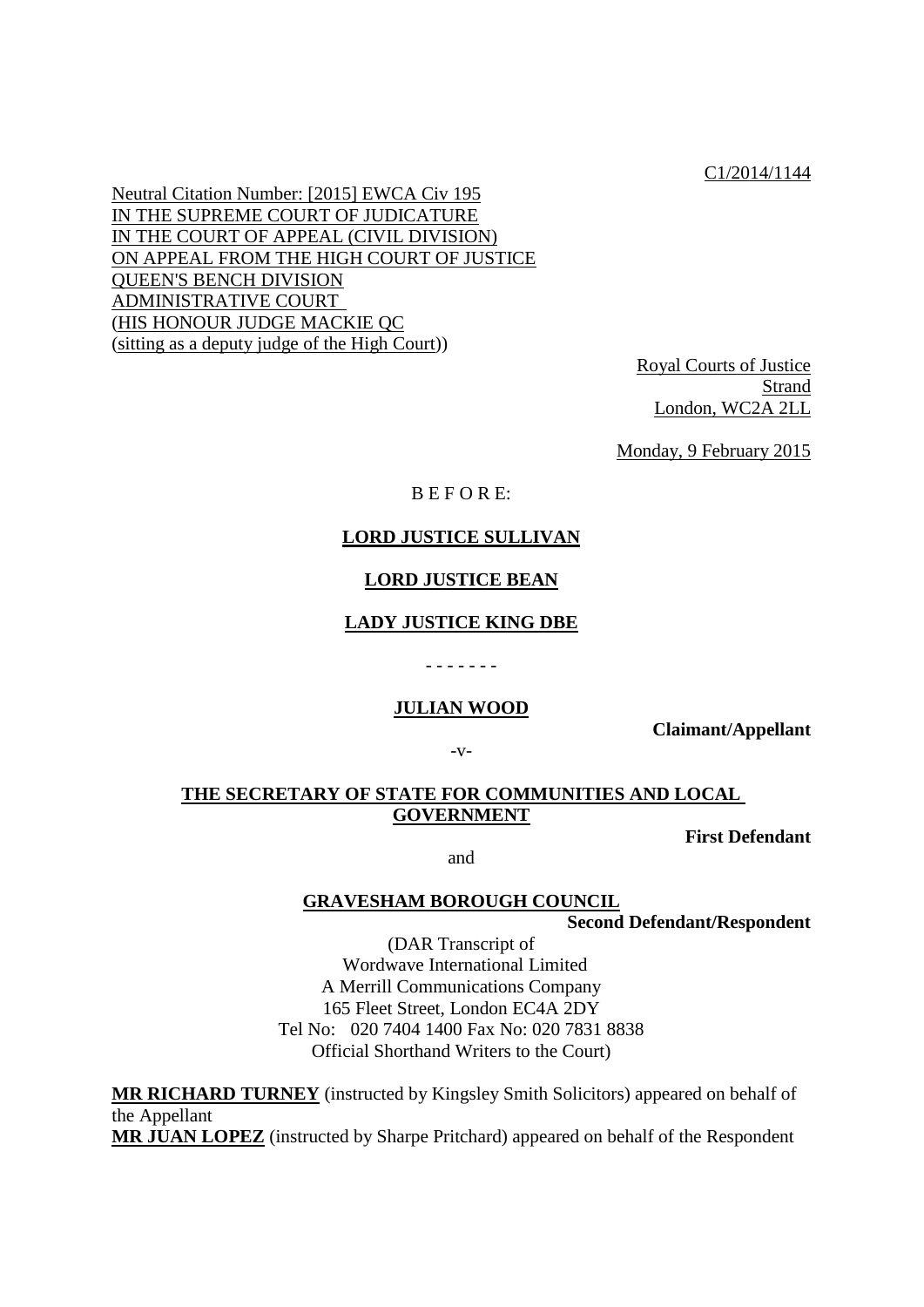# **J U D G M E N T**

(As Approved by the Court) Crown copyright©

# LORD JUSTICE SULLIVAN:

Introduction

- 1. This is an appeal against the order dated 21 February 2014 of HHJ Mackie QC, sitting as a deputy High Court judge, dismissing the appellant's application under section 288 of the Town and Country Planning Act 1990 ("the Act") to quash the decision dated 8 May 2013 of one of the first respondent's planning inspectors to dismiss the appellant's appeal under section 78 of the Act against the second respondent's decision to refuse to grant outline planning permission for the erection of a single dwelling on land adjoining the See-Ho Public House, Pear Tree Lane, Shorne, Gravesend.
- 2. The application under section 288 was made on two grounds which the judge summarised in paragraph 3 of his judgment ([2014] EWHC 683 (Admin)).
- 3. In his first ground of appeal the appellant contended that the inspector had failed properly to apply the policy in paragraph 89 of the National Planning Policy Framework ("NPPF") relating to "limited infilling in villages" in the green belt.
- 4. The appellant's second ground of appeal, which had been conceded by the first respondent, who played no part in the proceedings before the judge or in the appeal to this court, contended that the inspector had failed properly to consider the shortfall in housing land supply.
- 5. The judge dismissed the first ground of appeal (see paragraphs 66-68 of his judgment). In respect of the second ground of appeal, the judge concluded that the inspector had failed to give adequate reasons because he had failed to deal with the extent of the housing shortfall (see paragraphs 88-90), and granted the appellant a declaration that the inspector had erred in that particular respect.
- 6. However, the judge declined to squash the inspector's decision on this ground because he was satisfied that, whatever the extent of the shortfall, the inspector would have reached the same decision given the very strong policy objection to inappropriate development in the green belt (see paragraphs 91-94).
- 7. In this appeal the appellant challenges the judge's conclusion that the inspector correctly applied the policy guidance in respect of infilling in villages in paragraph 89 of the NPPF, and the judge's decision not to quash the inspector's decision on ground 2.

The NPPF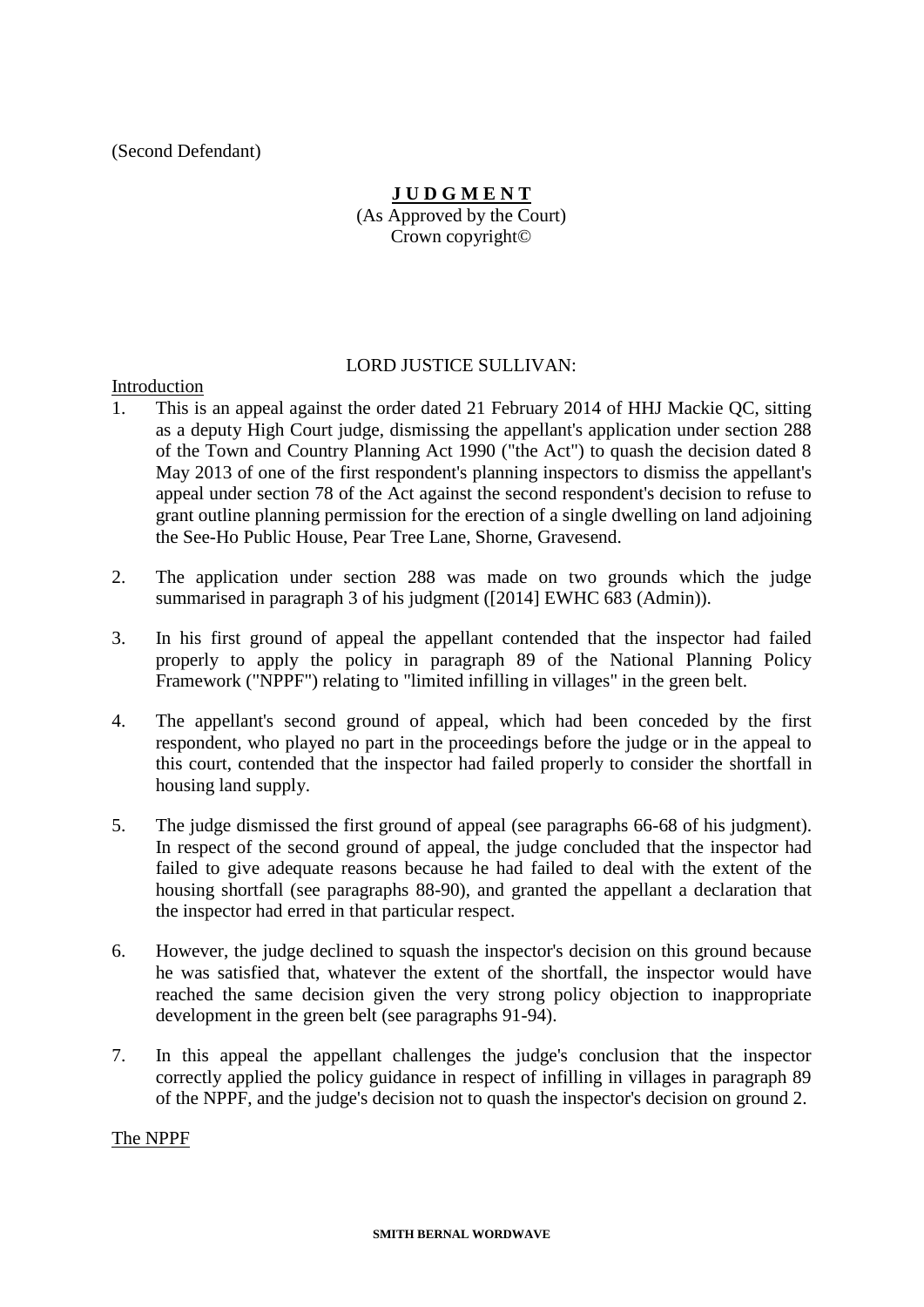- 8. Paragraphs 79 to 92 of the NPPF deal with "Protecting green belt land". Inappropriate development in the green belt should not be approved except in "very special circumstances" which will not exist unless the potential harm to the green belt by reason of inappropriateness, and any other harm, is clearly outweighed by other considerations (see paragraphs 87 and 88).
- 9. Paragraph 89 is the key paragraph of the NPPF for the purposes of this appeal. So far as relevant, that paragraph provides that:

"A local planning authority should regard the construction of new buildings as

inappropriate in Green Belt. Exceptions to this are:

- limited infilling in villages, and limited affordable housing for local community needs under policies set out in the Local Plan ..."
- 10. Before the judge it was submitted on behalf of the second respondent that the words "under policies set out in the Local Plan" governed both limited affordable housing for local community needs and limited infilling in villages.
- 11. In his oral submissions before us Mr Lopez did not pursue that submission, which had been foreshadowed in his written skeleton argument on behalf of the second respondent. In my view, he was right not to do so. The position of the comma in the description of the exception is important. The words at the end of the exception are part of and govern the second limb of the exception -- limited affordable housing for local community needs. It is readily understandable why that should be so. It may not be possible to accommodate such housing within a village that is in the green belt, so any expansion of the village to accommodate such housing must be dealt with by policies in the Local Plan. The same considerations do not apply to limited infilling in villages.
- 12. Before this court it was common ground that whether or not a proposed development constituted limited infilling in a village for the purpose of paragraph 89 was a question of planning judgment for the inspector and the inspector's answer to that question would depend upon his assessment of the position on the ground. It was also common ground that while a village boundary as defined in a Local Plan would be a relevant consideration, it would not necessarily be determinative, particularly in circumstances where the boundary as defined did not accord with the inspector's assessment of the extent of the village on the ground. Against that agreed background, I turn to the inspector's decision.

The inspector's decision

13. Having referred to paragraphs 79 to 92 of the NPPF, the inspector said in paragraphs 7 and 8:

> "7. The appeal site is located on the south side of Pear Tree Lane and comprises a plot of open land adjacent to the car park of a public house. It is surrounded on all sides by housing, and is bounded by conifer hedges and timber fencing. To the west and south is a continuously built-up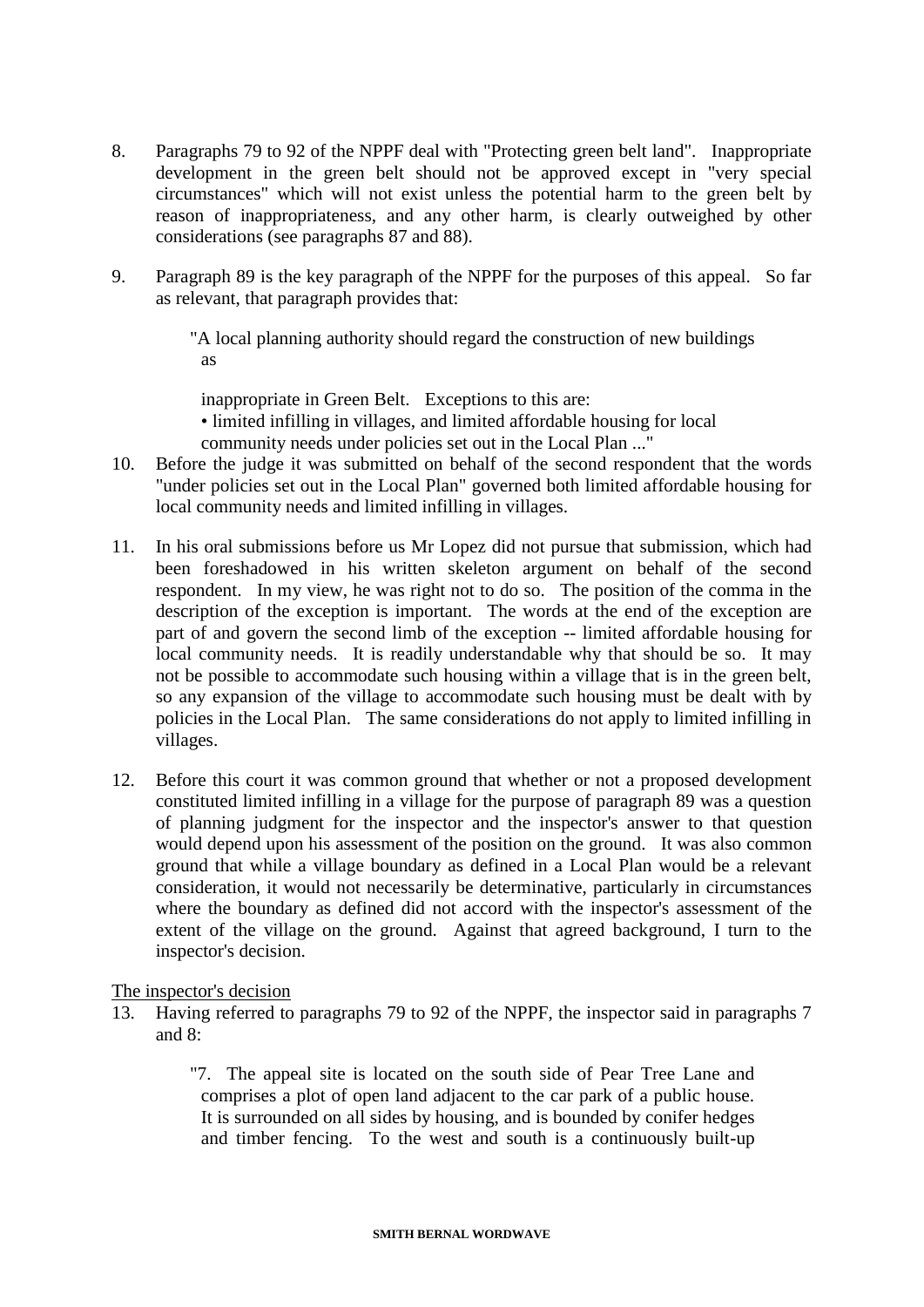area, while to the east it adjoins a line of detached properties extending out into the countryside. On the opposite side of the road is a row of similar bungalows (Ridgeway Bungalows) on deep plots behind which are open fields.

8. I have not been advised of the location of the village envelope or the Green Belt boundary, but the Council states that the site lies outside the village boundary and within the countryside and the Metropolitan Green Belt. Ridgeway Bungalows continue the built-up area further to the east on the north side of Pear Tree Lane."

- 14. In paragraph 9 the inspector referred to an earlier appeal for a development of two houses on the appeal site which had been dismissed in 1991. He continued in paragraphs 10 and 11:
	- "10. The 1991 appeal indicates that the built-up area boundary ran along the east side of Rose Cottage with the public house and other properties to the east of Bowesden Lane being in the countryside. However, at that time the Council was reviewing the Local Plan and proposed to include within the village envelope the public house, its car park and Ridgeway Bungalows. While the last named are now within the village envelope I have not been advised whether the public house and its car park are now within or without.

11. Whichever is the case the site appears to lie on or very close to the boundary between the village and the Green Belt."

- 15. The inspector dealt with the appeal under the written representations procedure. That explains why the information before him appears to have been less than complete.
- 16. We have been shown a copy of the application plan which was before the inspector. The appeal site is immediately to the east of the public house and its car park. If the public house and car park had been included in the village envelope under the review, then the western boundary of the appeal site would have been on the village boundary, as defined in the Local Plan. If on the other hand the public house and its car park had not been included in the village envelope when the Local Plan was reviewed, then the appeal site would still have been very close to the boundary between the village and the green belt as defined in the Local Plan. It would have been separated from the defined boundary by the public house and its car park.
- 17. I return to the inspector's decision. The inspector concluded in paragraphs 13 and 14 as follows:

"13. Since the 1991 appeal some developments have taken place in the area. Most notable at the time of my visit was work being undertaken on Shornebury, a detached house adjoining the site to the east. Third party evidence indicates that this is in fact two large extensions one on each side of the house. The resulting building is massive and highly prominent in the street scene. It extends the built environment out of the village into the Green Belt. Contrary to the appearance of the area in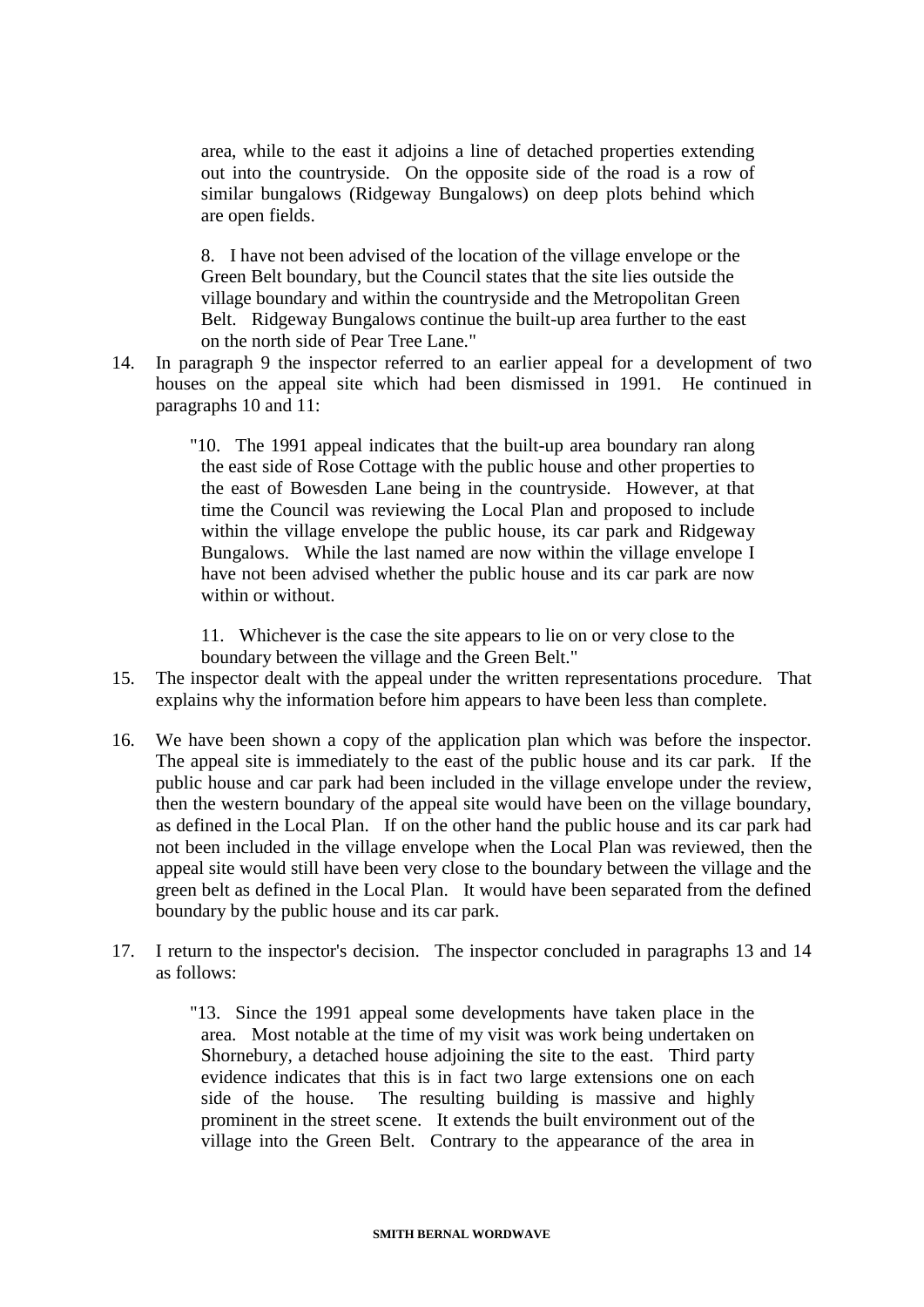1991, the built-up area now appears to start some distance to the east of the appeal site.

14. Paragraph 89 of the NPPF regards the construction of new buildings in the Green Belt as inappropriate, but indicates a number of exceptions. Among these is limited infilling in villages. Although the appeal site has the appearance of being an infill location in view of the existing development all around, it does not lie in a village, but outside the boundary. I therefore consider that the proposed development would be inappropriate and thus by definition harmful to the Green Belt."

18. Under the heading "Effect on village envelope and countryside" the inspector said in paragraphs 17 and 18:

> "17. The proposed development would infill an open space on or close to the village envelope. However, the continuing development along Pear Tree Lane gives the appearance of the built-up area extending further to the east. There is already a difference between the defined village boundary and that which appears on the ground to be the logical end of the built-up area.

18. I do not consider that the proposed development would distort further the definition between village envelope and surrounding countryside."

The parties' submissions

- 19. Mr Turney submitted, on behalf of the appellant, that on a fair reading of the passages in the inspector's decision to which I have just referred the inspector had misdirected himself because he had wrongly treated the boundary of the village as defined in the Local Plan as being determinative of the issue whether the proposed development was in the village. If the appeal site was in the village, there was no suggestion that the proposal for one dwelling was not limited infilling (between the public house to the west and Shornebury to the east).
- 20. He pointed to paragraph 8 of the decision, in which the inspector referred to the village envelope and the green belt boundary. Although the inspector had said that he had not been advised of their location, he noted the second respondent's statement that the appeal site was outside the village boundary and within the countryside and the green belt. This, submitted Mr Turney, suggested that the inspector was considering a boundary that was defined on a development plan, rather than the boundary on the ground.
- 21. Mr Turney submitted that this conclusion was reinforced by the discussion in paragraph 10 of the inspector's decision of the review of the village envelope, which was clearly the village envelope as defined in the Local Plan. This was the boundary to which the inspector was referring in paragraph 11 of the decision. Whether the appeal site was on or close to that defined boundary depended on whether the defined boundary had been revised to include the public house and its car park to the west of the site.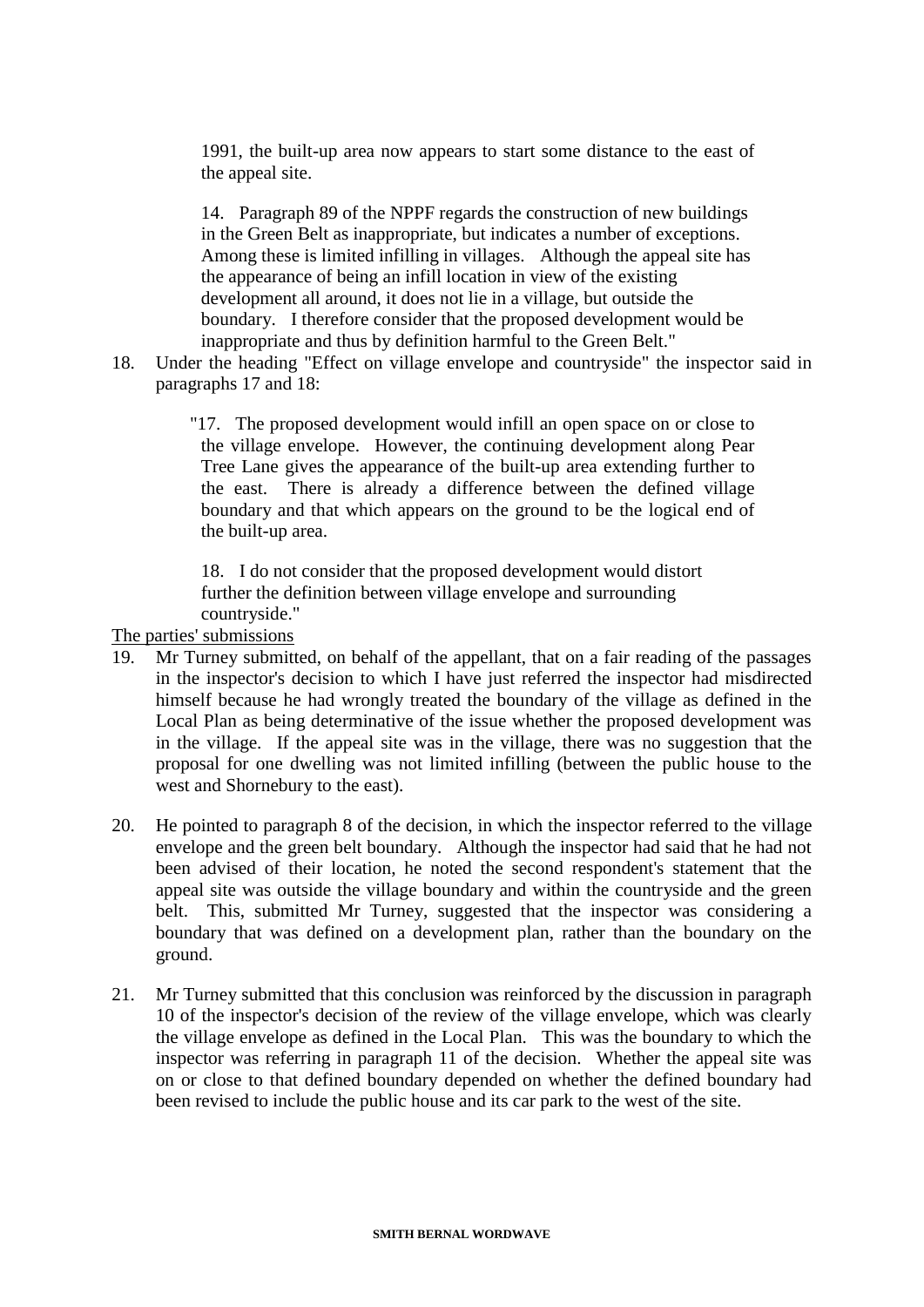- 22. Mr Turney submitted that in paragraph 13, by contrast, the inspector was there considering the position on the ground and had concluded that the built environment had extended into the green belt, so that the built-up area appeared to start some distance to the east of the site. Although the inspector recognised in paragraph 14 that this meant that the appeal site had the appearance of being an infill site because of the existing development all around it, the inspector's reason for concluding that it did not lie "in a village" was because it lay outside "the boundary", that is to say the boundary as defined in the Local Plan which the inspector had been discussing in the earlier paragraphs of his decision.
- 23. Mr Turney submitted at this conclusion was confirmed by paragraph 17 of the decision in which the inspector had returned to the concept of the village envelope (to which he had referred in paragraphs 8 and 10) and had noted the difference between the "defined village boundary" and the appearance of the village on the ground.
- 24. On behalf of the second respondent, Mr Lopez accepted that the inspector would have misdirected himself in paragraph 14 of the decision if he had treated the boundary of the village as defined in the local plan as determinative. However, he submitted that the inspector had not misdirected himself in that way. The inspector had recognised (see paragraph 13 of the decision) that the built-up area of the village had expanded since 1991, and had therefore gone on in paragraph 14 to form his own view of what was the boundary of the village in 2013 and had concluded, as a matter of planning judgment, that the appeal site did not fall within the village, notwithstanding the fact that there were, as Mr Lopez put it, "other pockets" of built-up development to the east of the appeal site.
- 25. I have to say that looking at the application plan and at the inspector's description of the position on the ground, Mr Lopez's description of the development to the east of the appeal site as "other pockets" of development does not seem to me to do full justice to the extent of the development to the east of the site.
- 26. Be that as it may, Mr Lopez submitted that the conclusion that the inspector in paragraph 14 had formed his own planning judgment as to where the boundary of the village lay and had not treated the boundary as defined in the Local Plan as being determinative was the only logical conclusion that could be drawn because the inspector had made it clear earlier in the decision (see paragraph 8) that he had not been advised of the village envelope boundary as defined in the Local Plan. Mr Lopez submitted that since the inspector did not know the position of the village boundary as defined in the Local Plan, he could not have relied upon it, much less could he have treated it as being determinative of the question whether the appeal site was in the village for the purpose of paragraph 89 of the NPPF.

# Discussion

27. The submission that the inspector could not have treated the village boundary as defined in the Local Plan as determinative and had, of necessity, to form his own view as to what was the boundary of the village because he had not been told what was the position of the defined boundary has an obvious attraction, but it overlooks the fact that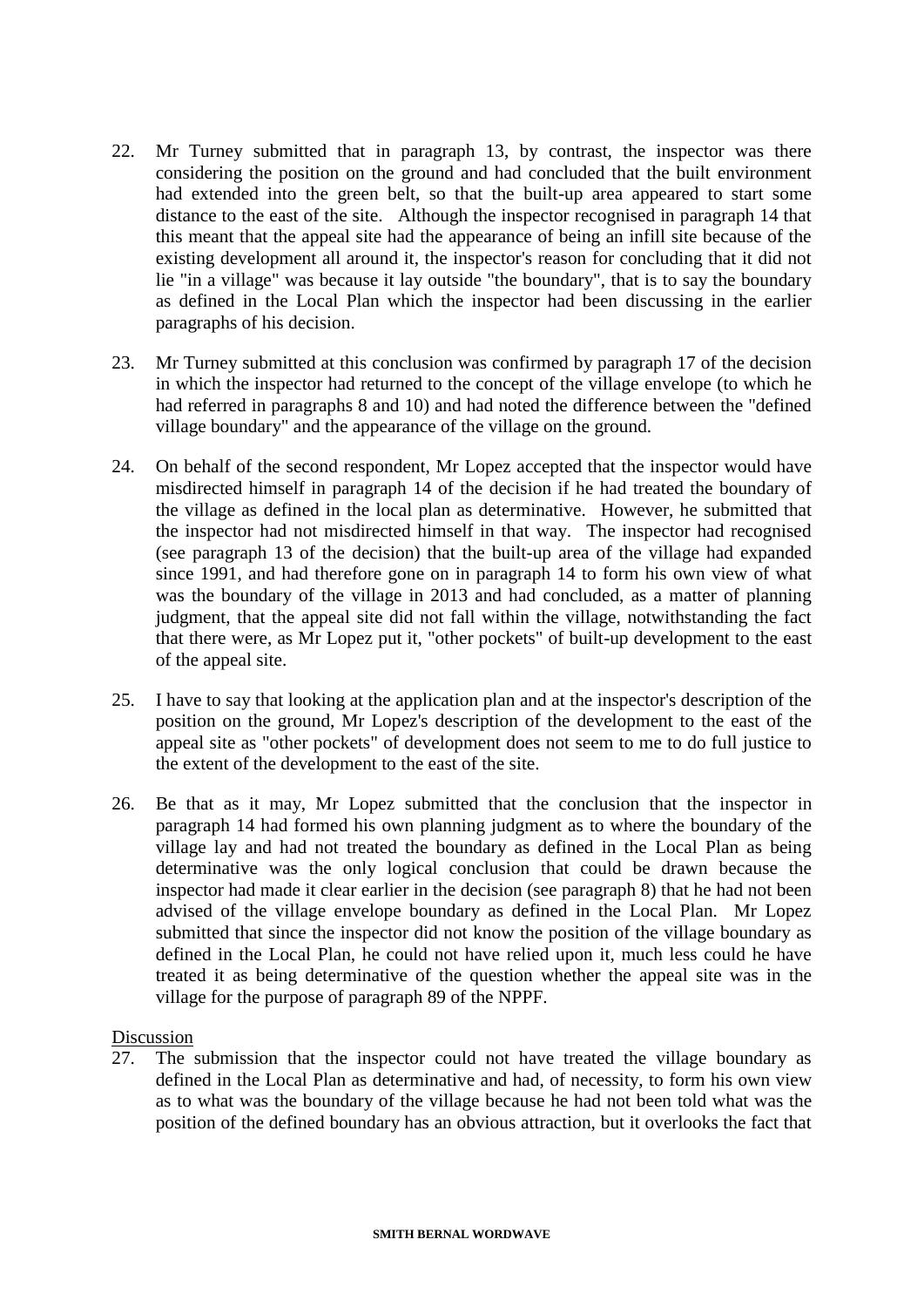the inspector was not left in complete ignorance as to the precise position of the defined boundary in the Local Plan.

- 28. The 1991 appeal decision, which the inspector referred to in paragraph 10 of the decision letter, had told the inspector what the defined boundary was in 1991. It told him that at that time it excluded the public house and its car park to the west of the appeal site. It also told the inspector that at that time the defined boundary was under review. The inspector knew that as a result of that review the Ridgeway Bungalows, which were on the north side of Pear Tree Lane opposite the appeal site, had been included in the defined village envelope. He did not know whether or not the public house and its car park had also been included, but whether they had been included or not under the review, that still left the appeal site either on or very close to the boundary between the village and the green belt as defined in the Local Plan (see paragraph 10 of the decision).
- 29. Once this is appreciated, it is clear that for all of the reasons advanced by Mr Turney in his submissions (see above) "the boundary" to which the inspector was referring in paragraph 14 was not his own assessment of the boundary of the village on the ground, but was the defined village boundary in the Local Plan, to which the inspector had been referring in paragraphs 10 and 11. Whether or not the public house and its car park were within the defined boundary as revised, the appeal site was outside that boundary. That is the sole reason why the inspector concluded in paragraph 14 that the appeal site did "not lie in a village, but outside the boundary", notwithstanding his earlier assessment in paragraph 13 of the extent of the built-up area on the ground. The contrast between the "village envelope" within the "defined village boundary" and the extent of the built-up area of the village on the ground is repeated in paragraph 17 of the decision.

### Conclusions

- 30. For these reasons, I am satisfied that on a fair reading of this decision the inspector did misdirect himself in the manner alleged in ground 1 of this appeal. It follows that the inspector's decision must be quashed and in these circumstances it is unnecessary, in my view, to consider ground 2 of the appeal.
- 31. LORD JUSTICE BEAN: I agree.
- 32. LADY JUSTICE KING: I also agree.

 **ORDER: Appeal allowed; paragraph 4 of Judge Mackie's order set aside and an order is substituted that the second respondent shall pay the appellant's costs from 30 January 2014, to be the subject of a detailed assessment if not otherwise agreed; the second respondent to pay the appellant's costs of the appeal, to be the subject of a detailed assessment if not otherwise agreed; order for an interim payment on account of costs in the sum of £25,000.**

(Order not part of approved judgment)